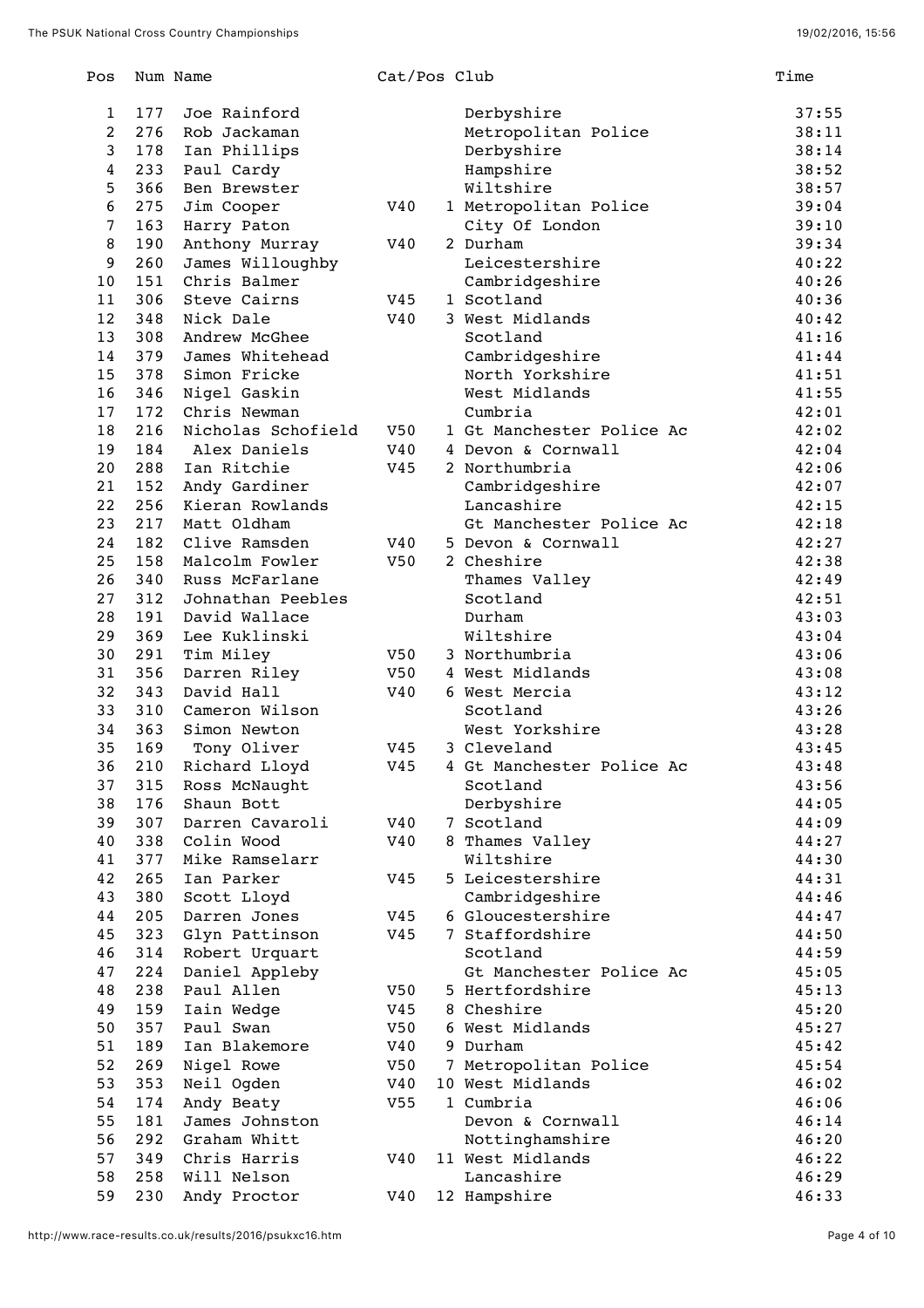| 60  | 329 | Chris Meir        | V45 | 9 Staffordshire            | 46:41 |
|-----|-----|-------------------|-----|----------------------------|-------|
| 61  | 255 | Graham Brownsmith | V40 | 13 Lancashire              | 46:58 |
| 62  | 204 | Rich Pegler       | V40 | 14 Gloucestershire         | 46:59 |
| 63  | 318 | John Hill         |     | South Wales                | 47:16 |
| 64  | 160 | Darren Varley     |     | Cheshire                   | 47:20 |
| 65  | 180 | Peter Orme        |     | Derbyshire                 | 47:22 |
| 66  | 367 | Stuart Dinwoodie  | V50 | 8 Wiltshire                | 47:33 |
| 67  | 232 | Tony Rickman      | V40 | 15 Hampshire               | 47:38 |
| 68  | 336 | Peter Crisp       |     | Thames Valley              | 47:42 |
| 69  | 192 | Neil Robinson     | V45 | 10 Durham                  | 47:50 |
| 70  | 368 | Geoff Goodway     | V40 | 16 Wiltshire               | 48:16 |
| 71  | 278 | Ian Mawdesley     |     | Metropolitan Police        | 48:26 |
| 72  | 221 | Matthew Hawtin    | V40 | 17 Gt Manchester Police Ac | 48:32 |
| 73  | 326 | Karl Tyson        | V50 | 9 Staffordshire            | 48:56 |
| 74  | 303 | Andrew Leathem    | V45 | 11 PSNI                    | 49:04 |
| 75  | 170 | Richard Mavin     | V50 | 10 Cumbria                 | 49:08 |
| 76  | 209 | David Fulton      | V50 | 11 Gt Manchester Police Ac | 49:16 |
| 77  | 200 | Dave Wood         | V50 | 12 Gloucestershire         | 49:17 |
| 78  | 164 | Michael Monkton   |     | City Of London             | 49:25 |
| 79  | 166 | Trevor Holden     | V50 | 13 City Of London          | 49:26 |
| 80  | 257 | Dennis Nelson     | V50 | 14 Lancashire              | 49:33 |
| 81  | 335 | Mikey Taylor      | V45 | 12 Surrey                  | 49:43 |
| 82  | 372 | Matt Thomson      |     | Wiltshire                  | 49:57 |
| 83  | 185 | Andy Dudley       | V45 | 13 Devon & Cornwall        | 49:58 |
| 84  | 157 | Jack Pilkington   |     | Cheshire                   | 50:06 |
| 85  | 218 | Bryan Lawton      | V50 | 15 Gt Manchester Police Ac | 50:09 |
| 86  | 268 | Liam Phair        |     | Metropolitan Police        | 50:18 |
| 87  | 341 | Steve Fleck       | V55 | 2 Thames Valley            | 50:18 |
| 88  | 236 | Des Michael       | V65 | 1 Hertfordshire            | 50:29 |
| 89  | 183 | Joe Chalk         | V40 | 18 Devon & Cornwall        | 50:32 |
| 90  | 316 | John Diffey       | V50 | 16 South Wales             | 50:51 |
| 91  | 304 | David McGaffin    | V45 | 14 PSNI                    | 50:53 |
| 92  | 324 | Andy Maxfield     | V45 | 15 Staffordshire           | 50:55 |
| 93  | 220 | Ronald Neilson    |     | Gt Manchester Police Ac    | 50:57 |
| 94  | 219 | Michael Smith     | V50 | 17 Gt Manchester Police Ac | 50:59 |
| 95  | 167 | James Curtis      |     | City Of London             | 51:06 |
| 96  | 213 | Nick Howarth      | V50 | 18 Gt Manchester Police Ac | 51:08 |
| 97  |     | 248 Scott Lynch   |     | V45 16 Kent                | 51:10 |
| 98  | 259 | Graham Hobbs      | V50 | 19 Leicestershire          | 51:12 |
| 99  | 277 | Kevin Concannon   | V55 | 3 Metropolitan Police      | 51:13 |
| 100 | 175 | Brian Horn        | V60 | 1 Cumbria                  | 51:18 |
| 101 | 227 | Paul Jackson      | V50 | 20 Gwent                   | 51:28 |
| 102 | 211 | Richard Sample    |     | Gt Manchester Police Ac    | 51:40 |
| 103 | 309 | Stevie Laurie     | V40 | 19 Scotland                | 51:48 |
| 104 | 266 | Brian Geeson      | V50 | 21 Leicestershire          | 52:09 |
| 105 | 262 | Rod Smart         | V45 | 17 Leicestershire          | 52:10 |
| 106 | 208 | Gary Corns        |     | Gt Manchester Police Ac    | 52:12 |
| 107 | 187 | Barry Frost       | V55 | 4 Devon & Cornwall         | 52:18 |
| 108 | 207 | Pete Wand         | V55 | 5 Gloucestershire          | 52:20 |
| 109 | 328 | Phil Fortun       | V40 | 20 Staffordshire           | 52:30 |
| 110 | 215 | Matt Hill         |     | Gt Manchester Police Ac    | 52:34 |
| 111 | 254 | Stuart Kane       |     | Lancashire                 | 52:40 |
| 112 | 305 | Paul Floyd        |     | PSNI                       | 52:43 |
| 113 | 274 | Richard Wilson    | V55 | 6 Metropolitan Police      | 53:06 |
| 114 | 273 | Trevor Normoyle   |     | Metropolitan Police        | 53:18 |
| 115 | 173 | Mark Pannone      | V45 | 18 Cumbria                 | 53:29 |
| 116 | 287 | Ken Willis        | V60 | 2 Northamptonshire         | 53:43 |
| 117 | 245 | Carl Barnaby      |     | Humberside                 | 53:51 |
| 118 | 188 | David Coxon       | V45 | 19 Durham                  | 53:53 |
| 119 | 373 | Stuart Welch      |     | Wiltshire                  | 53:57 |
| 120 | 231 | Aaron Sutton      |     | Hampshire                  | 54:05 |
|     |     |                   |     |                            |       |